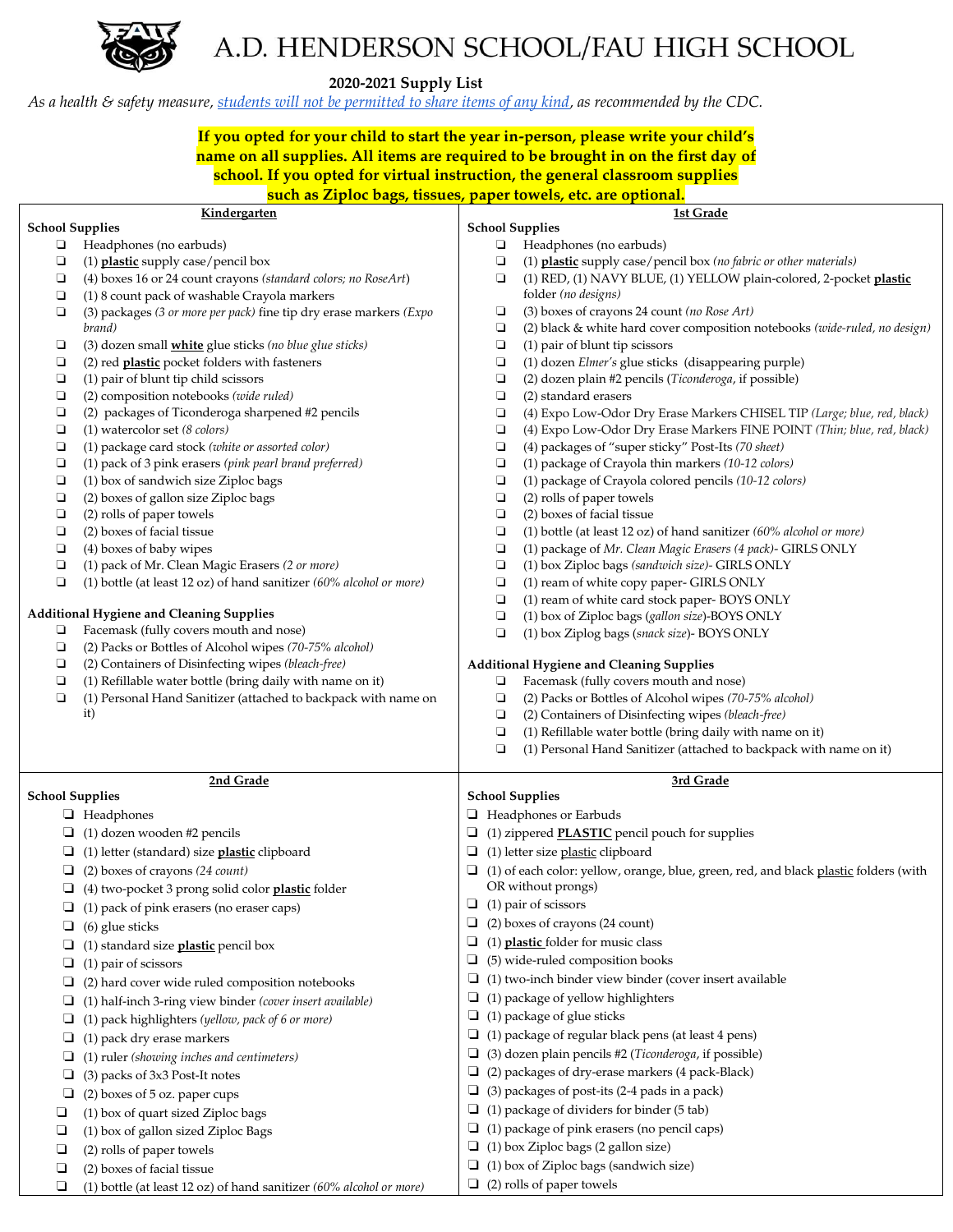

## A.D. HENDERSON SCHOOL/FAU HIGH SCHOOL

### **Additional Hygiene and Cleaning Supplies**

- ❏ Facemask (fully covers mouth and nose)
- ❏ (2) Packs or Bottles of Alcohol wipes *(70-75% alcohol)*
- ❏ (2) Containers of Disinfecting wipes *(bleach-free)*
- ❏ (1) Refillable water bottle (bring daily with name on it)
- ❏ (1) Personal Hand Sanitizer (attached to backpack with name on
- it)

❏ (2) boxes of facial tissue

❏ (1) bottle (at least 12 oz) of hand sanitizer *(60% alcohol or more)*

#### **Additional Hygiene and Cleaning Supplies**

- ❏ Facemask (fully covers mouth and nose)
- ❏ (2) Packs or Bottles of Alcohol wipes *(70-75% alcohol)*
- ❏ (2) Containers of Disinfecting wipes *(bleach-free)*
- ❏ (1) Refillable water bottle (bring daily with name on it)
- ❏ (1) Personal Hand Sanitizer (attached to backpack with name on it)

**4th Grade School Supplies**  ❏ Headphones or Earbuds ❏ Eraser caps or 1 pink eraser ❏ (1) box of colored pencils ❏ (1) package of highlighters (assorted colors) ❏ (3) dozen #2 sharpened pencils (Ticonderoga preferred) ❏ (1) package of blue pens ❏ (2) package of Dry Erase Markers (Expo Brand) ❏ (1) pack of blank or lined post-it notes (3-4 pads in a pack)  $\Box$  (4) glue sticks ❏ (1) **Plastic** pencil/supply box ❏ (1) pair of kid friendly scissors ❏ (6) marble composition notebooks (Mead) ❏ (6) **Plastic** two-pocket prong folders ❏ (1) clipboard ❏ (1) pair of old socks to use as personal whiteboard erasers ❏ (1) personal size whiteboard ❏ (1) **plastic** folder for music class ❏ (2) rolls of paper towels ❏ (2) boxes of facial tissue ❏ (1) bottle (at least 12 oz) of hand sanitizer *(60% alcohol or more)* **Additional Hygiene and Cleaning Supplies**  ❏ Facemask (fully covers mouth and nose) ❏ (2) Packs or Bottles of Alcohol wipes *(70-75% alcohol)* ❏ (2) Containers of Disinfecting wipes *(bleach-free)* ❏ (1) Refillable water bottle (bring daily with name on it) ❏ (1) Personal Hand Sanitizer (attached to backpack with name on it) **5th Grade School Supplies**  ❏ Headphones or Earbuds ❏ (1) box of colored pencils  $\Box$  (1) box of markers ❏ (1) package of highlighters (assorted colors) ❏ (2) dozen #2 pencils (Ticonderoga preferred) ❏ (1) package of ballpoint pens (blue or black) ❏ (1) package of pens (assorted-red, green, blue) ❏ (3) packages of Dry Erase Markers (Expo brand) ❏ (1) pack of blank or lined post-it notes (3-4 pads in a pack) ❏ (1) **plastic** supply bag or box ❏ (4)- 2-pocket, heavy-duty PLASTIC folders with fasteners ❏ (3) marble composition notebooks  $\Box$  (1) 2-inch binder with pockets ❏ (1) pack of **plastic** binder dividers with pockets (8 tabs)  $\Box$  (2) rolls of paper towels ❏ (2) boxes of facial tissue ❏ (1) bottle (at least 12 oz) of hand sanitizer *(60% alcohol or more)* **Additional Hygiene and Cleaning Supplies** ❏ Facemask (fully covers mouth and nose) ❏ (2) Packs or Bottles of Alcohol wipes *(70-75% alcohol)* ❏ (2) Containers of Disinfecting wipes *(bleach-free)* ❏ (1) Refillable water bottle (bring daily with name on it) ❏ (1) Personal Hand Sanitizer (attached to backpack with name on it) **6th to 8th Grade Each student must bring the following items to their grade-level sponsor on the first day of school. School Supplies** ❏ (2) boxes of 12 sharpened Ticonderoga #2 pencils ❏ (1) pkgs of eraser caps/pink (12 ct) ❏ (1) pack of 4 expo Dry Erase Markers (any color) ❏ (1) bottle of 8 oz. dry erase expo cleaner ❏ (1) box of gallon size Ziploc bags ❏ (2) boxes of sandwich size Ziploc bags ❏ (2) boxes of facial tissues ❏ (2) rolls of paper towels ❏ (1) bottle (at least 12 oz) of hand sanitizer *(60% alcohol or more)* **Additional Hygiene and Cleaning Supplies**  ❏ (2) Containers of Disinfecting wipes *(bleach-free)* **9th Grade Supplies students should keep in the backpacks daily:** □ #2 pencils<br>□ (1) <u>plastic</u> ❏ (1) **plastic** folder ❏ Colored Pencils ❏ Erasers ❏ Highlighters ❏ "DryLine" style correction tape (No liquid white out) ❏ Blue and red ball point pens  $\Box$  (2) – 5 Star 5 subject notebook ❏ Lined paper ❏ Graph ¼" square paper (for math) ❏ Scientific calculator (Texas Instrument recommended) ❏ **(**1) pack of dry erase markers

### **Supplies students should keep in the backpacks daily:**

- ❏ Facemask (fully covers mouth and nose)
- ❏ (1) pkg of post-it notes (100 sheet pad- any color)
- ❏ Headset or earbuds for use on the computer (non-bluetooth)
- ❏ Writing utensils:
	- ❏ (1) box of 12 (12 total) sharpened Ticonderoga #2 pencils
	- ❏ (1) pkgs of eraser caps/pink (12 ct)
	- ❏ (1) pack of pens (blue or black ink)

## **Each student must bring the following items to their homeroom teacher on the**

- ❏ (1) bottle (at least 12 oz) of hand sanitizer *(60% alcohol or more)*
- ❏ (2) rolls of paper towels
- ❏ (2) boxes of facial tissue
- ❏ (1) Refillable water bottle (bring daily with name on it)
- ❏ (1) Personal Hand Sanitizer (attached to backpack with name on it)

## **first day of school.**